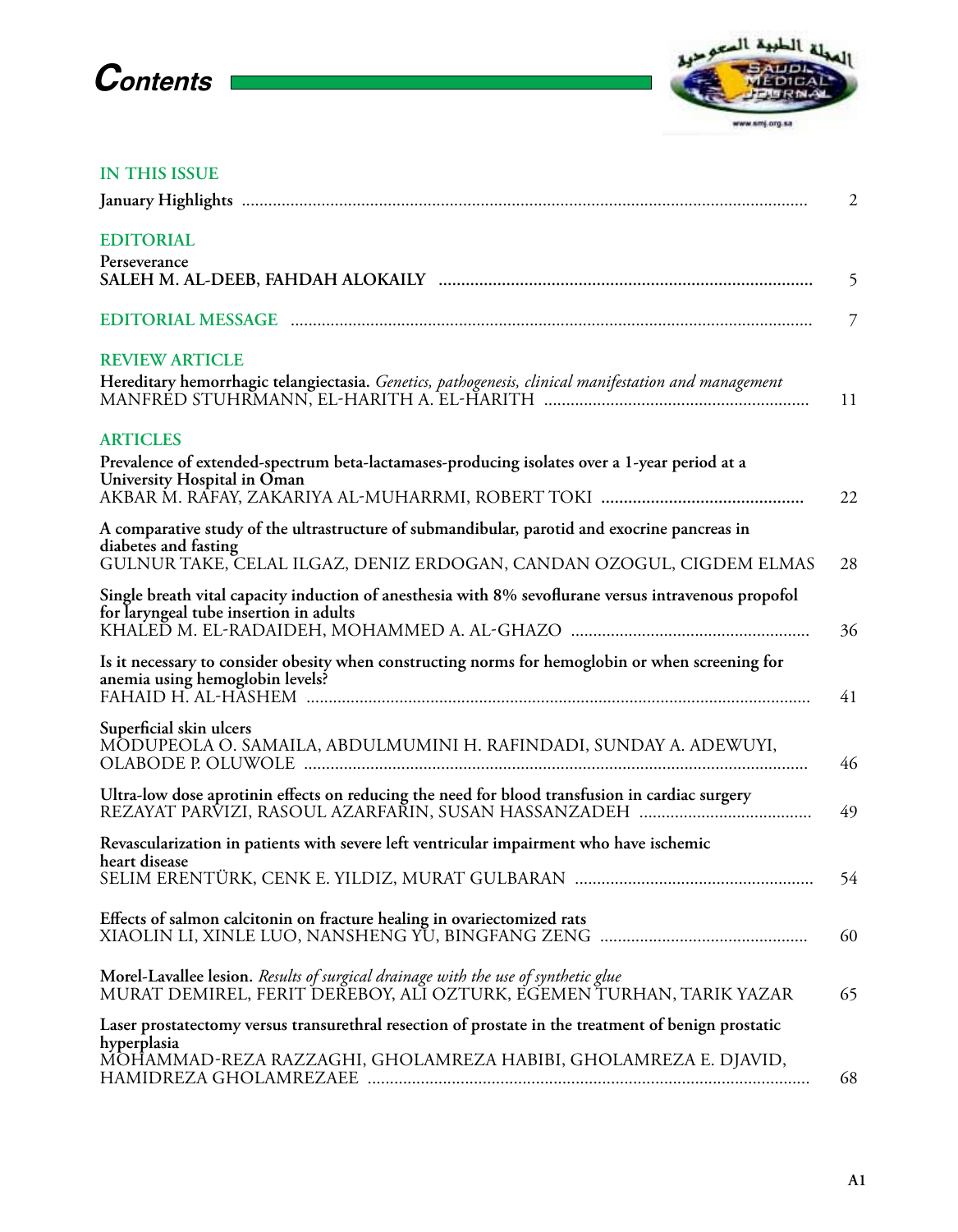| Iatrogenic bladder injuries during obstetric and gynecological procedures<br>G. V. SOUNDRA PÁNDYAN, AHMED B. ZAHRANI, ABDUL-REHMAN AWON,<br>MOHAMMED AL-RASHID, MANA AL-ASSIRI, MOHAMED DAHNOUN | 73  |
|-------------------------------------------------------------------------------------------------------------------------------------------------------------------------------------------------|-----|
| Hypertension in Saudi Arabia<br>M. M. AL-NOZHA, M. ABDULLAH, M. R. ARAFAH, M. Z. KHALIL, N. B. KHAN,<br>Y. Y. AL-MAZROU, M. A. AL-MAATOUQ, K. AL-MARZOUKI, A. AL-KHADRA, M. S. NOUH,            | 77  |
| Management of hypertensive patients in primary health care setting, auditing the practice<br>MOHAMMED Ó. AL-RUKBAN, ABDURRAHMAN M. AL-SUGHAIR, BADER O. AL-BADER,                               | 85  |
| The role of renin blockers in the prevention of diabetes                                                                                                                                        | 91  |
| Male infertility in Kuwait. Etiologic and therapeutic aspects<br>LAILA R. QADAN, ADEL A. AHMED, KÛSUM Â. KAPILA, NAHIDA A. HASSAN,                                                              | 96  |
| Effect of submersion injury on water safety practice after the event in children, Saudi Arabia<br>OMAR M. HIJAZI, AMR A. SHAHIN, NASSER A. HAIDAR, MUNA F. SARWI,                               | 100 |
| Acral lentiginous melanoma versus lentigo maligna melanoma among Iraqi patients<br>KHALIFA E. SHARQUIE, SABEEH A. AL-MESHHADANI, ADIL A. AL-NUAIMY                                              | 105 |
| Pattern of rheumatic heart disease in Southern Yemen                                                                                                                                            | 108 |
| Causes of nosocomial pneumonia and evaluation of risk factors in a university hospital in Turkey                                                                                                | 114 |
| <b>CASE REPORTS</b>                                                                                                                                                                             |     |
| BK virus infection in a renal transplant Saudi child                                                                                                                                            | 121 |
| Sudden onset of herpes zoster following chemotherapy for orbital lymphoma in a HIV positive patient                                                                                             | 125 |
| Elevated cerebrospinal fluid ß-2 microglobulin as a tumor marker in a patient with myeloma of the                                                                                               |     |
| central nervous system<br>ENAAM M. ALSOBHI, IBRAHIM A. HASHIM, MOHAMMAD A. ABDELAAL,                                                                                                            | 128 |
| Pulmonary lymphangioleiomyomatosis<br>HILAL B. SHAWKI, SHAKIR M. MUHAMMED, AMAL N. REDA, THAIR S. ABDULLA,                                                                                      | 131 |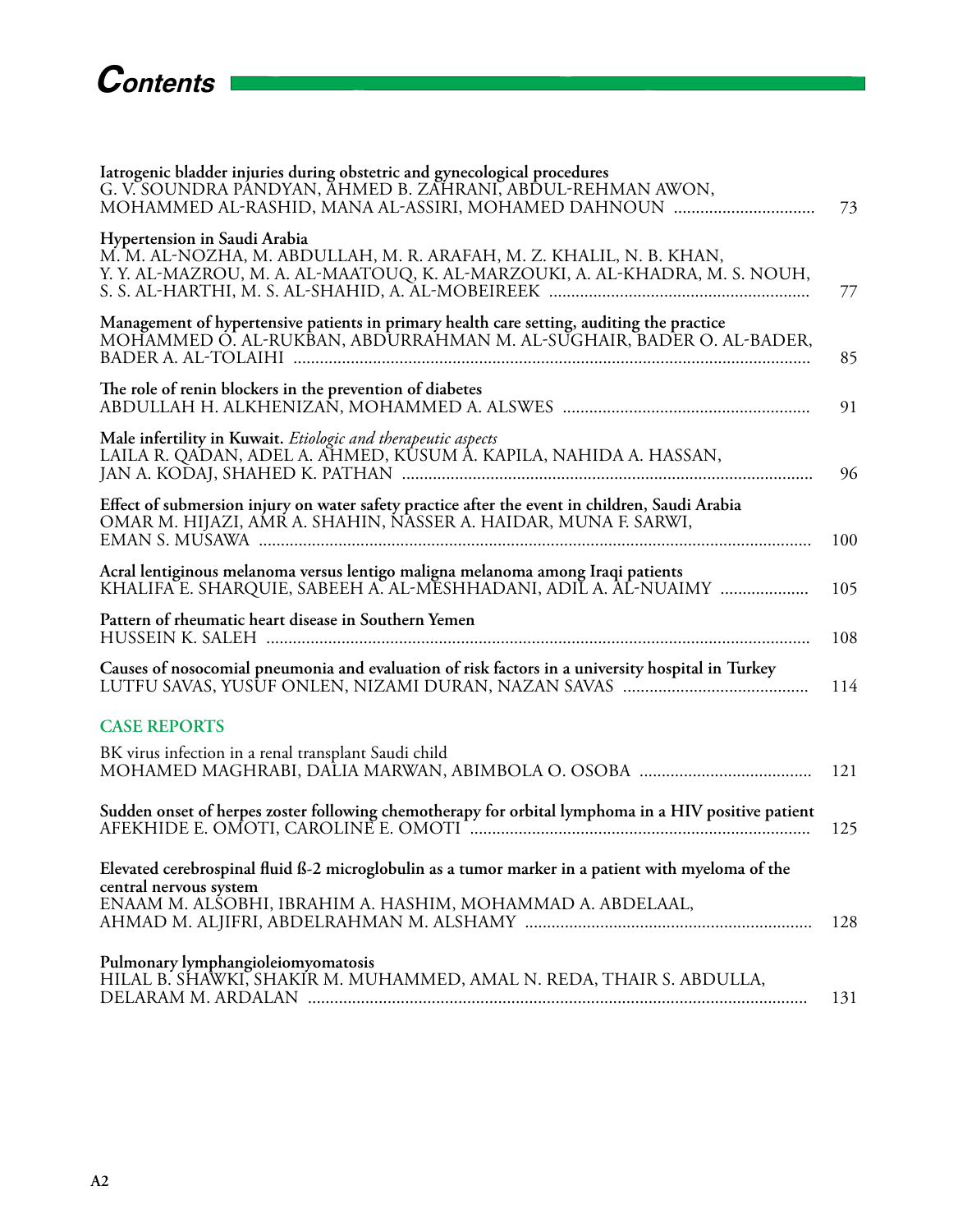

| Wandering spleen with torsion of the pedicle<br>MICHAEĽ Č. SAFIOLEAS, MICHÁEL C. STAMATAKOS, AHMAD I. DIAB,                                                    | 135 |
|----------------------------------------------------------------------------------------------------------------------------------------------------------------|-----|
| Breast fibroadenoma in female adolescents<br>TUGRUL TIRYAKI, EMRAH SENEL, SEMA HUCUMENOGLU, BAHAR C. CAKIR,                                                    | 137 |
| Placenta percreta with bladder invasion. A plea for multidisciplinary approach                                                                                 | 139 |
| <b>CLINICAL NOTE</b><br>Can worms cause chest pain?<br>MOHAMMED A. YASSIN, EL-MEHDY M. ERRAYES, FAHMI Y. KHAN,                                                 | 142 |
| <b>BRIEF COMMUNICATION</b><br>Percutaneous multiple K-wire fixation for humeral shaft fractures<br>ABDUL Q. KHAN, AFTAB A. IRAQI, MOHAMMAD-KHALID A. SHERWANI, | 144 |
| Negative suction versus non-negative suction after coronary surgery                                                                                            | 146 |
| Amyloid-depositing plasmacytoma of cervical spine masquerades as a granulomatous inflammatory<br>reaction                                                      | 147 |
| Maternal and fetal thyroid stimulating hormones and the fetal indices of maturation, growth, and<br>development                                                | 149 |
| <b>CLINICAL QUIZ</b><br>A 36-year-old man with palpitation                                                                                                     | 153 |
| <b>CORRESPONDENCE</b><br>Accuracy of clinical diagnosis versus echocardiography in evaluating heart murmurs. How to measure<br>accuracy?                       |     |
| Reply. No reply was received from the Author                                                                                                                   | 155 |
| Loss of body weight and changes of lipid profile<br>Reply. No reply was received from the Author                                                               | 156 |